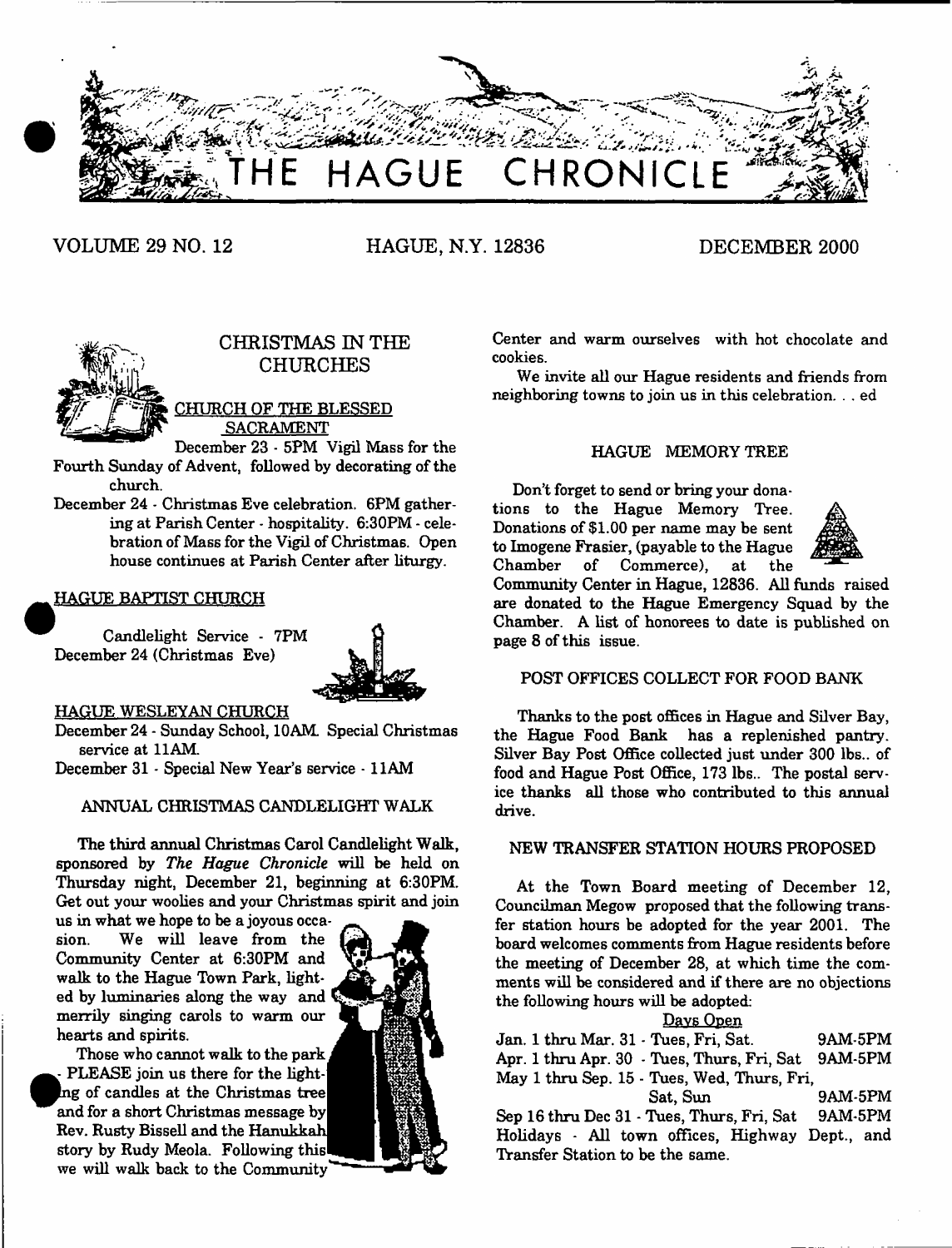#### HAGUE ENHANCEMENT COMMITTEE

At the Nov. 30 meeting the Hague Enhancement Committee discussed several ideas that would make our town more attractive. Junkyards and junk automobiles

detract from the natural beauty that is Hague.



The town has recently received an \$11,000 junkyard clean-up project grant. The committee congratulates the town board for its efforts in securing these funds and for their interest in restoring some of these sites to a clean

 $-2-$ 

and wholesome attractive state.

The **committee** encourages the town board to implement this grant as soon as practicable and offers its assistance when and if needed.

The committee wishes to retract that part of last month's article stating we would like the public to take pictures of things they like or dislike in town. This was discussed at the Oct. meeting, but no action was taken. The editor apologizes for "jumping the gun."

The committee also discussed enlarging its focus and mission to take a more active posture. This topic will be on the agenda for the Jan. 5, 2001 meeting.

Letters were sent by the committee to Kay Barton , Dottie Henry, and Mike Manning for their efforts with the Christmas decorations all over the hamlet.

The next meeting of the Enhancement Committee will be held on Jan. 5, 2001 at 3FM.

# LAKE GEORGE PARK COMMISSION HAS NEW LEADER

Dr. Mark C. Johnson of Silver Bay was elected Chairman of the Lake George Park Commission on Nov. 28 to replace Carl R. DeSantis who retired in June. H. Gordon Burleigh, Vice-chairman and acting chairman since June said that Dr. Johnson brings great enthusiasm and expertise to the job and his unanimous election reflects the confidence of the Commission members in him.

Dr. Johnson was appointed to a 9-year term in June 2000 by Gov. Pataki. He said that he is pleased by the confidence that Gov. Pataki and his fellow Commission members had shown in him. "I have only just begun to understand some of the immense challenges the Commission faces but I will do my utmost to meet them," he said following the election. Dr. Johnson is the Executive Director of the Silver Bay Assoc., for Christian Conferences and Training in Silver Bay, NY.

#### HAGUE NATIVE IS WORLD'S STRONGEST MAN"

Hague native, Rick Belden, son of Supervisor Dan Belden has won the "Battle of the Titans" sponsored by Mack Truck Corp. and Strongman John Wooten, previous title holder. The "Battle" was held in Daytona Beach, FL in November. As a result of winning the title of the "World's Strongest Man" Rick has been invited to try out this spring for the Carolina Panthersi , a professional football team *'*

Belden, 28 years old is 6"5! tall and weighs 294 lbs. He said he was elated to win over a field of veteran strongmen. "I was by far the least experienced of the competitors and I never expected to win."

Rick is now part owner, with professional wrestler Rick Flair, of a chain of nine Gold's Gym workout clubs in North Carolina and owns his own consulting business, Rick Bell Consulting.

He attributes his prowess to his father when he was an employee for him and did a lot of strenuous work in the late 1980s.

Belden had won a tractor pull contest earlier this year, which made him eligible for this contest.

#### HAGUE HISTORICAL SOCIETY

The Hague Historical Society will not meet during January and February. They will resume meetings on the third Monday in March 2001 - Jan. 15. .. ewa

#### HAGUE SENIOR CITIZENS CLUB

The Hague Senior Citizens Club will hold its regular monthly meeting on Tuesday, Jan. 23 at 1:30PM at the Community Center. This will be a planning meet-| ing and all members are urged to attend and bring ideas for programs. Do you have any suggestions for speakers, trips, do-it-yourself programs? The officers will consider all suggestions. . . . ewa

#### HAGUE VOLUNTEER FIRE DEPARTMENT

There were 3 fire calls in November for a total of 83 man hours. In addition, there were 60 hours of drill.

Ambulance calls totalled 6, with 44 man hours expended and 287 Thunk you for putting your trust in us

miles. *Were proud to have neighbors like, you.* An open house for

the entire community is planned for July 14. .. ewa Hypothermia

You don't have to fall into an icy lake to get it. It can happen in your own home. With high fuel costs, some of us try to economize by keeping the house cooler. A cool unused room is okay, but not where you spend most of your time. Some of us as we age find we must have the thermostat in the 80's to not be shivering. Extra warm clothes can help some but not if you try to keep the temperature in the 60's.

It's even harder for two people with different comfort temperatures. A humidifier can be a big help. Use all the tricks to find that happy medium. Warm footware and layere clothing are also not just for outdoors but inside as wel Don't forget plastic over a drafty window and the rolled up towel for the bottom of the door.

Merry Christmas and Happy New Year from the Hague Volunteer Fire Dept. Keep warm and cozy! .. . Lu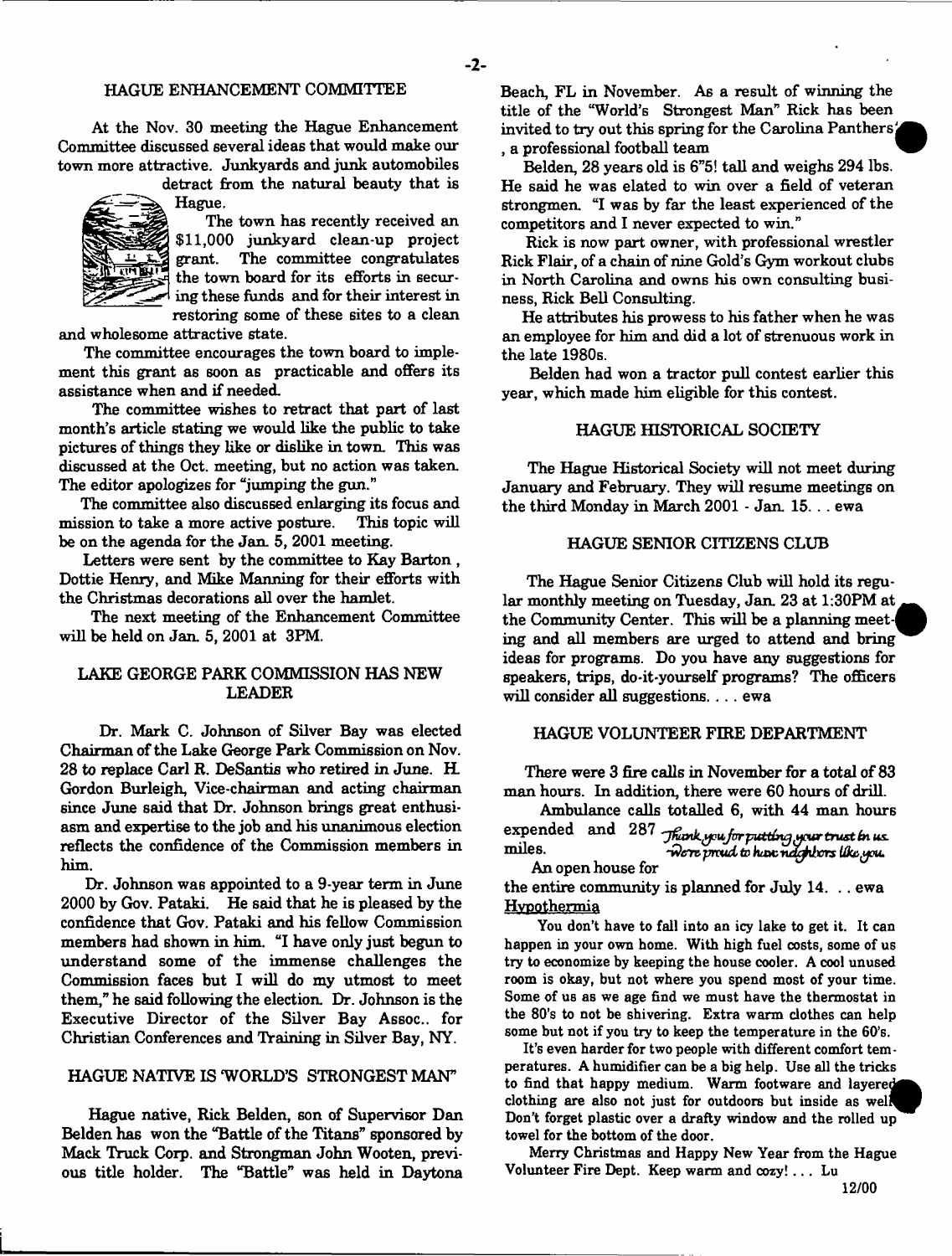#### TOWN BOARD MEETING 12/12/00

The meeting began with a moment of silence for Ed Shattuck of Forest Bay followed by granting the Privilege of the Floor:

1. Tom James reported on the change of internet provider for the website provided by the Chamber of Commerce.

2. Rudy Meola remarked again about lack of enforcement of the town's junk ordinance. Skip Hourigan said he has been working on this and remarked that "It's difficult to enforce an ordinance." He stated that a local law may be needed to aid in the enforcement of the ordinance. Mr. Meola also noted an error in the *Chronicle's* report last month on the Board's vote on Resolution #76-2000 amending the Zoning Ordinance relating to blight. The motion was denied 3-2. Nay votes: Steitz, Fitzgerald, Hourigan. Aye votes: Belden, Megow.

Dan Belden made another correction for Nov. Chronicle. Under Stormwater Management (p5)we reported that the supervisor had applied for a grant of \$44,000 for storm water funding for deposits in the Hague Brook. This number should have been \$644,000. We apologize for the error.

Bid Openings: Eight sealed bids were received and read for #2 Fuel Oil. Copies will be distributed to Board Members for review and action will be taken at the Dec. 28th Town Board Meeting.

#### Regular Committee Reports:

1.. Assessor and Justice - Steitz: Work is proceeding on changing the files to the new master system. No discussion of the court case (dealing with Article 7's of the Property Law) was permitted at this time because of litigation. A court date is scheduled for this Friday. (12- 15-00) and a second one the next week.

2. Building and Grounds - Megow: Vandalism damage to trees and lights at the Town Park was reported.

3. Finance: None

4. Fire Dept. - Steitz/Fitzgerald: The building is completed. A few necessary items are in the process of being re-done.

5. Highway: None

 $\bullet$ 

6. Insurance - Hourigan: At a special meeting called on Nov. 29, 2000, the board reviewed Group Health Insurance plans for coverage for the Town Employees. Current rates have increased by 17%. No action taken.

7. Personnel - Hourigan: Town employees will see a safety and hazardous wastes film to comply with regulations. The new employees are working out well.

8. Planning Board: no meeting this month. See "Zoning Board Meeting" p. 4 re Pine Cove.

 Stormwater Management: Dan Belden reported Hague Brook and sediment removal project is moving forward

9. Recreation and Promotion: Dan Belden thanked all who helped make the Children's and Senior Citizens Christmas parties a success.

10. Sewer District #1. Progressing as planned. (See

Unfinished Business--update on sewer system.)

11. Town Park & Beautification - Fitzgerald: Some vandalism of trees and lights. The skating rink is set up and waiting to be filled with water. Board decided that one employee will be responsible for maintenance of the ice rink.

12. Transfer/Recycling Station - Megow: Income of \$2,541.00 for Nov. Town of Bolton has requested that we haul their recycleables and waste. Lu Megow reported on the new, 8 hours a day schedule for the transfer station Complete proposed schedule on page 1. The schedule will be posted and comments are solicited from all residents.

13. Youth: Evidence of vandalism. Request that anyone who witnesses it should call 911, but not get personally involved.

**U nfinished Business:**

1. DOT approved request for a speed limit sign of 25mph on Pine Cove Road.

2. Myers Engineering reviewed work on Hague Brook.

3. Sewer System Update: The Board is presently searching for a suitable location on which to build the new pumping station.

4. The Town is working with Jane Marshall of Chazen Associates on a proposal to erect a kiosk to be located on the point at the Town Park. Panels will describe an interpretive history of Hague such as the Graphite mines, the bat caves, Revolutionary War events etc.

#### Communications and Petitions:

1. Regarding a memo received from Paul Barone, the board discussed an application for a variance to upgrade the septic system of the Indian Kettles property. Skip Hourigan addressed the need for clarification of how and where, kitchen, bar, and bathroom waste will be disposed. The Board voted to hold a public hearing on Dec. 28th at 4 pm to review this application for a variance.

2. The Board received a thank-you note from Mrs. Montbriand, our Senior citizen of the Year.

#### New Business:

1. The Supervisor informed the Board that an audit for the Small Cities Grant required by HUD has to be completed soon and that an auditor will be found to do the job.

2. The Board will attend the annual Association of Towns meeting in NYC in February 2001.

3. The Board will hold its End of the Year meeting on Dec. 28th at 4:30 pm.

4. An organizational meeting is scheduled for January 3, 2001, at 6:30 pm, for the purpose of scheduling appointments for 2001.

5. The audit of books for the fiscal year 2000 is scheduled for January 8, 2001.

**12/00**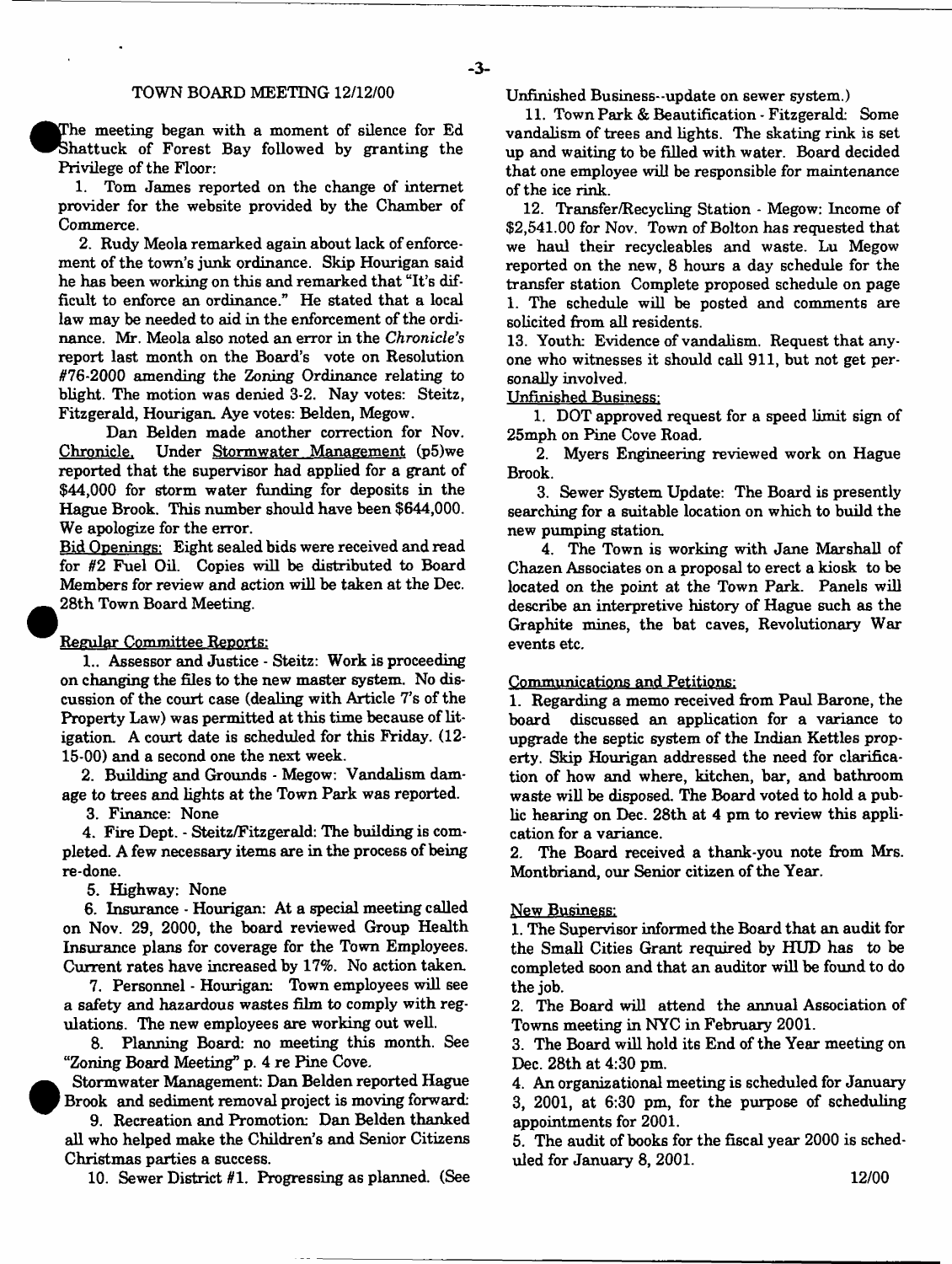6. The Town of Bolton wants us to haul their recycleables and waste. The board discussed and voted to implement a trial plan for 6 months..

7. The Board decided to switch phone service from Verizon to Tech Valley Communications. . . ci

# ZONING BOARD OF APPEALS - 11/30/00

The variance for the Cameron property has been withdrawn. temporarily.

A lengthy discussion was held on the definition of a dock, deck, accessory structure, boat trolley or boathouse. This had been continued since the Oct. meeting. Boathouses are exempt from shoreline restrictions. A bulding over 100 sq. ft. is an accessory structure. A trolley used to haul boats in and out of the water is considered a structure when it is above the water. The covered part over the trolley system is considered an accessory structure and if it is under 100 sq. ft. it can be put anywhere. If it is over 100 sq. ft. it is subject to setbacks.

Meeting was adjourned at 7:50PM.

#### HVFD NEEDS HELP!!

The Hague Volunteer Fire Department is looking for a person with an accounting background to help keep the financial records of the fire department up to date. Please contact John Brown, Tel. 543-6298 if you are interested in helping them out.

# **VANDALISM WILL NOT BE TOLERATED**

**Supervisor Belden has notified The Hague Chronicle that the vandals who have been destroying town property will be apprehended and will be prosecuted.**

# GROUP HELPS FAMILIES COPE WITH MENTAL ILLNESS

NAMI-NC, local chapter of the National Alliance for Mental Illness - North Country, offers emotional support, education about mental illness, coping strategies and information about local resources to consumers of mental health services, their families and friends.

January meetings will be at Caleo Center, Warren-Washington Association for Mental Health, 3043 State Rt. 4, Hudson Falls. They are as follows:

Monday. Jan. 8 at 7PM. Tom Kurimsky CSW, Coordinator of Groups Services, Behavioral Health Unit, Glens Falls Hospital, will discuss: "The Behavioral Health Unit Today - Changes over the past ten years - Looking Ahead."

Tuesday Jan. 23 at 7PM: "Care and Share" support group - All are welcome.

On Monday. Feb. 5 at 7PM the group will meet at Glens Falls Hospital for a panel discussion "Coping with Mental Illness - What Helps? - Suggestions from a Consumer, a Parent, a sibling"

NAMI-NC welcomes all interested community members, professionals, consumers and families. For further information or help with transportation, contact Nancy Harrigan, 543-6104



# PARTIAL PROPERTY TAX EXEMPTIONS

David Martucci,Sole Assessor, urges all primary residence homeowners to contact the office (543-6161) to see if they are eligible for the following exemptions:

Senior Citizens' exemption: over age 65 with household income less than \$17,725. This exemption must be renewed each year.

Enhanced STAR exemption: over age 65 with household income less than \$60,000. This exemption must be renewed each year.

Basic STAR exemption: all primary residence homeowners. This exemptiono does not have to be renewed each year, once the first application is| approved.

Veterans' exemption: military service during wartime periods. This exemption does not have to be renewed each year.

Details and applications are available Mondays and Wednesdays from 9AM to 3PM. The filing deadline is March 1, 2001.

#### SENIOR PARTY A SUCCESS

Amid the background of holiday music, handcrafted centerpieces and cheerful place settings, area seniors smiled and gave thanks in appreciation of the Annual Holiday Party held in their honor. Sponsored by the Kiwanis Club and Ticonderoga School District, the luncheon resulted in the most successful turnout to date.

The Kiwanis Club and Ticonderoga Central School District woud like to extend a warm and hearty "Thank You" to all volunteers of the well received event. Special thanks to the cafetorium staff for providing 300 meals, Kiwanis and Key Club members, Ticonderoga Middle School Band, students and staff, Spirit of Sound, area coordinators, and of course. Santa Claus.



**12/00**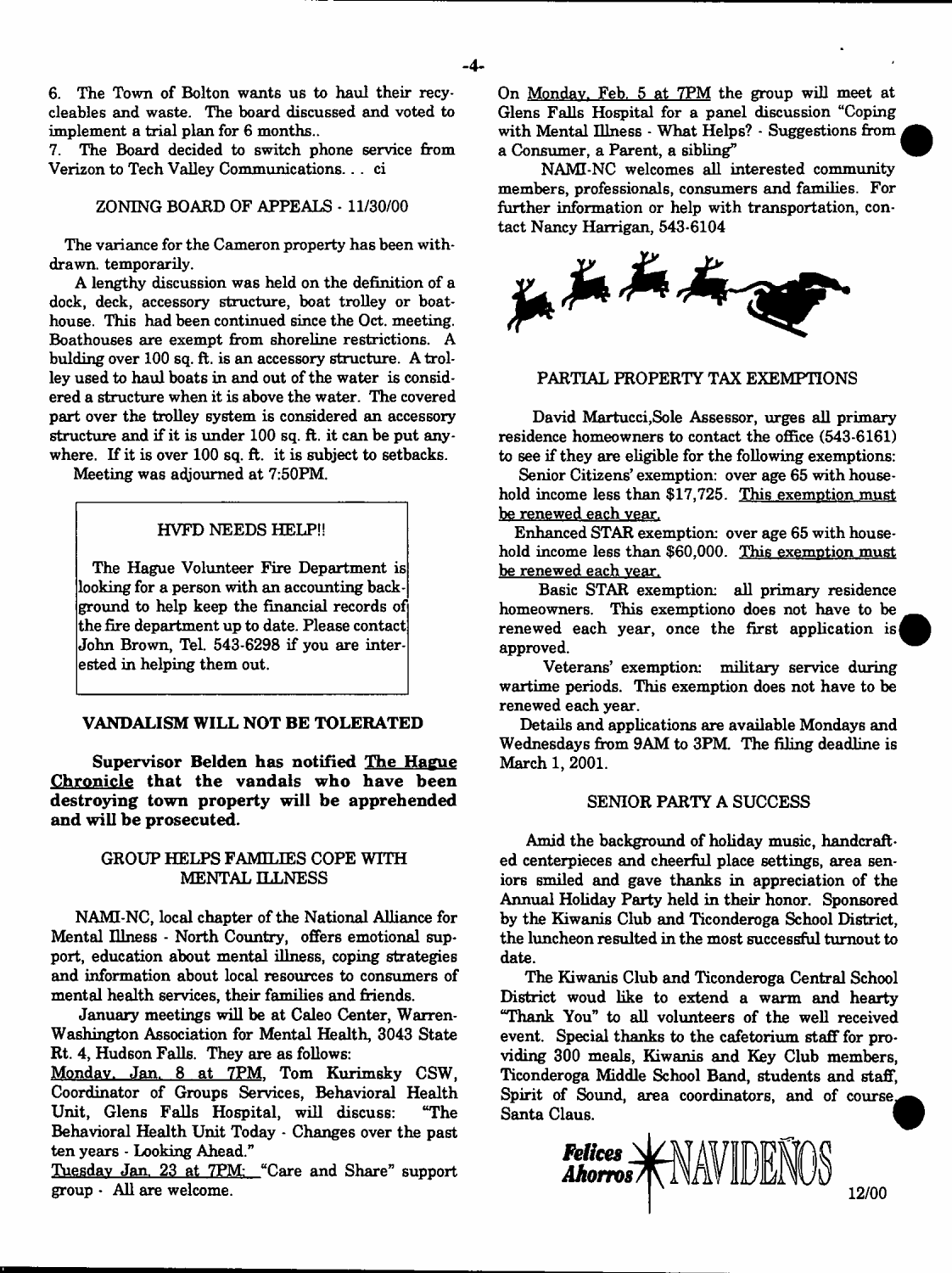# NATURE NEWS by Laura Meade

In the town of Hague "the hills are alive" with whitetailed deer! In recent months hunters have reduced the deer population, but still drivers may encounter a wandering doe or buck crossing a roadway or standing like a statue by the side of the road. Recently, during a heavy rain, a large doe ran onto the West Hague Rd. as I was driving uphill at night near Bothe's house. My headlights must have alarmed the animal, which stopped quickly, then slid across the highway and lost traction. As she fell and skidded on her rump I thought surely I



would collide with the creature as she lay prone. But, amazingly, she got up and scampered away into the woods.

The experience caused me to wonder, "What should I do in case of a deer-vehicle collision? Perhaps the animal could be hurt or my vehicle might be damaged. Would I be able to

continue driving? Would the deer be injured to the extent that it would die? And, if it were killed, could I claim it for the meat, horns and hide?"

Knowing that people are concerned about the risk of a deer-vehicle accident, this fall the Cornell Cooperative Extension. Service published a bulletin addressing this issue. A Cornell survey revealed that respondents were more concerned about Lyme disease or wildlife damage to shrubs, gardens and farm crops. Those of us who live in the Adirondacks may not be aware that deer-vehicle accidents are more frequent in the suburban and rural fringe of the metropolitan areas.

Although it is advised that deer-vehicle accidents should be reported to police, insurance agents or NYS DEC, actually only a fraction are reported. And a small portion result in the issuance of a DEC carcass possession tag. To know what conservation officer is on duty one must call the DEC Ray Brook office at 897-1326.

Deer whistles with sounds ranging from 16 to 20kHz have become popular to frighten deer, but there is no published proof showing that these devices are effective. In fact, tests at the University of Georgia claim that deer cannot hear these whistles, as whitetail behavior was unaffected when the whistles with 6 to 20 kHz were blown. A woman in Georgia installed deer whistle devices in July after she hit a deer, but then she hit two more in August.

A motorist's chance of a deer-vehicle accident is much more likely in Oct, Nov, and Dec and a study shows the change from daylight savings to Eastern Standard Time at late October increased deer-vehicle incidents by five times more than other times of the year.

The best advice is that there is no single way to reduce deer-vehicle collisions. However, all experts say "drive defensively at all times, especially when deer are active and during the fall season."

 ${\bf H}$  is a sembot to beam that this wasy the  ${\bf R}$ BA speak

a da la militario de malla città calla la calendaria che come come all'

reports that five moose have been killed on NewYork's highways.

# WEATHER NOTES by Mary Lou Doulin

Winter is not official yet but one wouldn't know that in Hague. As of Dec. 14 everything is a proverbial "mantel of white" . On this date, the first official snow storm brought five inches of fresh powder, icy condi-

tions and school closings. The day *&* before (13th) we received a bit of everything and then . . . rain, freezing rain, snow and some extraordinary blustery winds which the weather bureau recorded up to 60 mph, with some tree damage. After having such a pleasant, calm early fall that extended well into November, this

- 5-



served as a reminder that we do indeed live in the north country where all weather conditions are possible, and add to this power outages too (like 4 1/2 hr that we had on Dec.2.)

Keep your shovels close as the weather bureau has revamped its predictions and has stated that this winter will bring colder than normal conditions with increased precipitation of snow and ice. There is national talk of energy supplies being quite low, for instance, natural gas and oil. Some think that this situation has been artificially induced but it could have some real consequences.

The full moon on Monday the 11th was exceptional. It was big and bright and orange and when it rose, it looked like a giant pumpkin in the sky.

The recent snows, combined with the fresh greens and the red ribbons in our hamlet create a wonderful Christmas accent, and our community looks more beautiful than ever.

# NEW NAME FOR LAKE GOERGE BASIN LAND **CONSERVANCY**

The Lake George Basin Land Conservancy has announced a name change. Now operating as the Lake George Land Conservancy, the Bolton Landing-based land trust has unveiled a new logo as well. Characterized by a sweeping fern front, the new purple and gray logo is a departure from the green circle logo used since 1990, which depicts the mountains and the lake.

Founded in 1988 by the FUND for Lake George, the Lake George Land Conservancy focuses solely on the 150,000-acre Lake George watershed, preserving the lake's pure water quality and rare plants and animals by protecting natural lands surrounding the lake.

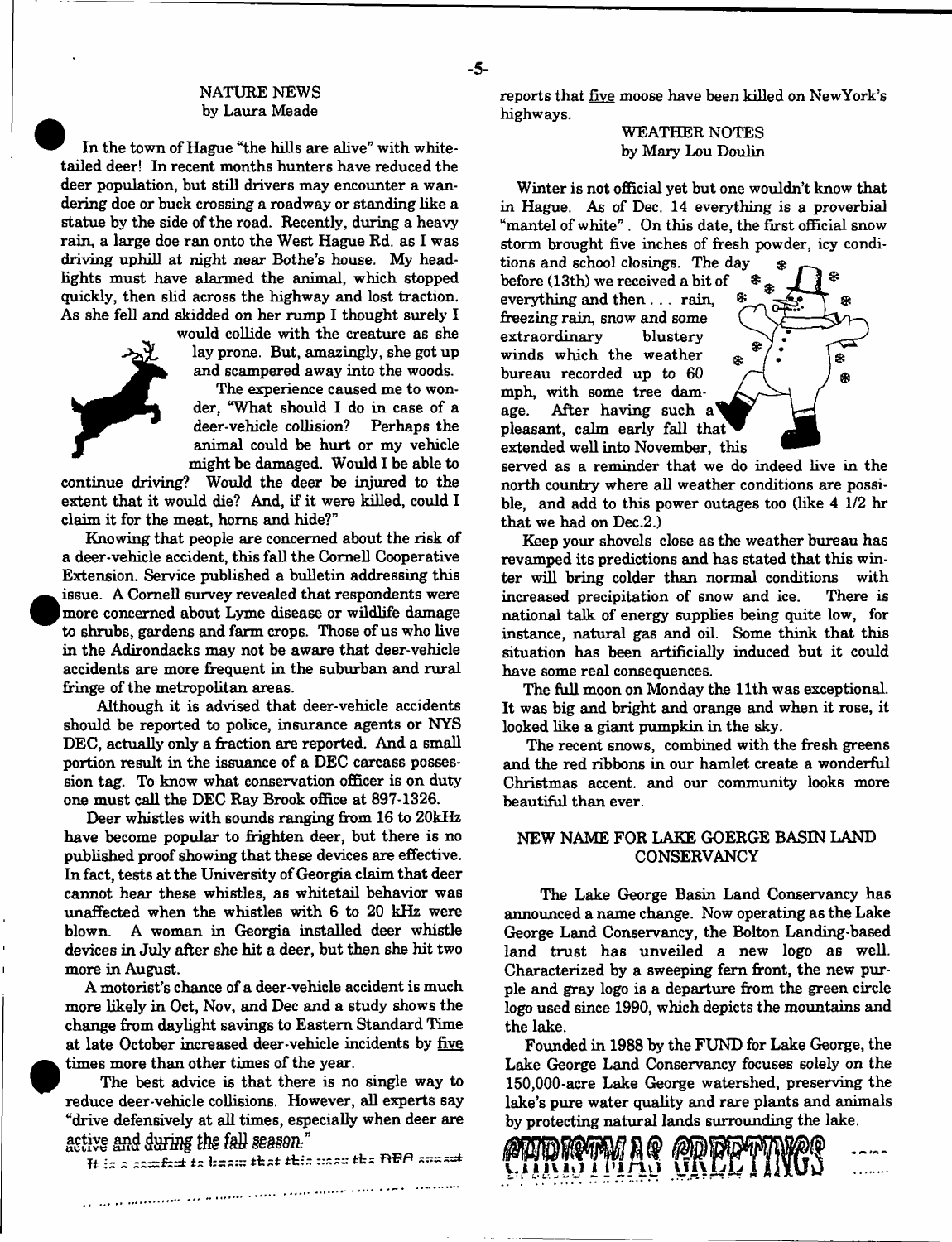#### SAFE DRIVING COURSE OFFERED

Moses-Ludington Hospital and Nursing Home in conjunction with the December Starr Insurance Agency will be offering the NYS Safe Driving Program to the public.

Completion of this six-hour course will save 10% on auto insurance as well as reduce 4 points on your driver's license. The fee for the program is \$46.07 per enrollee and includes book cost.

Two sessions are being offered. The first session is being scheduled for Sat., Jan. 20, 2001 from 9AM-4PM and another on Sun. Jan 21 from 10AM-5PM. Both sessions will be held in the hospital cafeteria.

Class size is limited. To register, please contact 747-4031. Visa, Master Card, American Express and Discover will be accepted.

# HAPPY HANUKKAH

#### ROTARY CLUB OF NORTHERN LAKE GEORGE

At the regular meeting of The Rotary Club of Northern Lake George on Nov. 21, President Walter Thorne inducted two members into the club. George and Ronni Garrison were presented with certification by membership chairperson, Terry Butler and Mentor Chuck Fillare. Sponsors for George and Ronni are Carol and Marty Brown. The Rotary Club is pleased to welcome George and Ronni into its organization.

Program Chair Joanne Brown has announced the programs for the first half of January.

Jan. 9 - Carol Brown will speak on her trip to Scotland. Jan. 16 - Patricia Boyle - "All You Wanted to Know

About Real Estate But Were Afraid to Ask."

Jan. 23 - Jane Planty, Ti Elementary School Principal "Ticonderoga Elementary School in Action"

We welcome visitors to hear any of these speakers.

It is not too late to join the 20Week Club, which started on Dec. 19. The club runs for 20 weeks at \$1.00 per week. There is a weekly drawing each Tuesday at the club meeting and winner receives \$20.00. After 19 weeks a free spaghetti dinner for the participants will be held and drawings for \$100, \$75, and \$50 will be held at that time. No need to be present at any of the drawings and your name goes back into the pot, so you can see the possibilities! Contact any member of Rotary Club or call Dottie Henry, 543-6633 ASAP to get your name in.

The Rotary Club is proud to be able to lend support for the Hague food pantry by donating 15 turkeys for Thanksgiving and 15 hams for Christmas baskets.

The Rotary Club meets each Tuesday morning at 7:30AM for breakfast at Watson Arts Center at the Silver Bay Assoc.. Guests are always welcome.

# 'TIS THE SEASON FOR GIVING"

Charitable organizations solicit year-round for contributions. However, it seems that many charities increase their solicitations during the last two months of theyear. Two-possible reasons for this increase are:

- 1. It is the traditional holiday season and some people may be more generous, and
- 2. Others may be looking for a place to make that final tax-deductible contribution before the tax year ends.

Tips on Charitable Giving.

- Never give to a charity you know nothing about
- Don't feel guilty about not supporting all the

charities that ask for a contribution.

• Request information from the charity regarding its programs and finances.



- Don't feel pressured to give on the spot or allow someone to enter your house to pick up a contribution.
- Do not donate over the phone unless you are familiar with the organization
- Hang up on agressive and harassing solicitors.
- Never give cash, credit card numbers, or bank account numbers, always write a check payable to the charity so you have a record of your donations..
- Ask who will benefit from your contribution.
- Find out if your contribution is tax-deductible.
- Don't make assumptions when you hear the words like "police" or "firefighter" in an organization's name. Although an organization claims it has local ties or works with local police or firefighters, it doesn't necessarily mean contributions will be used locally.
- If solicited in person, always ask to see the solicitor's identification.
- Be aware of statements such as "every penny will go to the charity". All charities have expenses, so check carefully and know where your money goes.

Call Cornell Cooperative Extension for more information on being an informed consumer. Call 668-4881 or 623-3291 during business hours Monday through Friday.

#### TWELFTH NIGHT CELEBRATION

Sponsored by The Ticonderoga Festival Guild, the eighth annual Twelfth Night celebration will be held on January 6 at 7FM at the Cornerstone Alliance Church (across from the Ticonderoga Park). It promises to be an enjoyable evening with music performed by choirs from the Hague Wesleyan Church, Putnam Presbyterian, St. Mary's, First United Methodist including their Bell Choir, and Cornerstone Alliance.

The combined choirs will perform Handel's Messiah. directed by Nelson Shapiro and accompanied by Valerie Dixon. 12/00

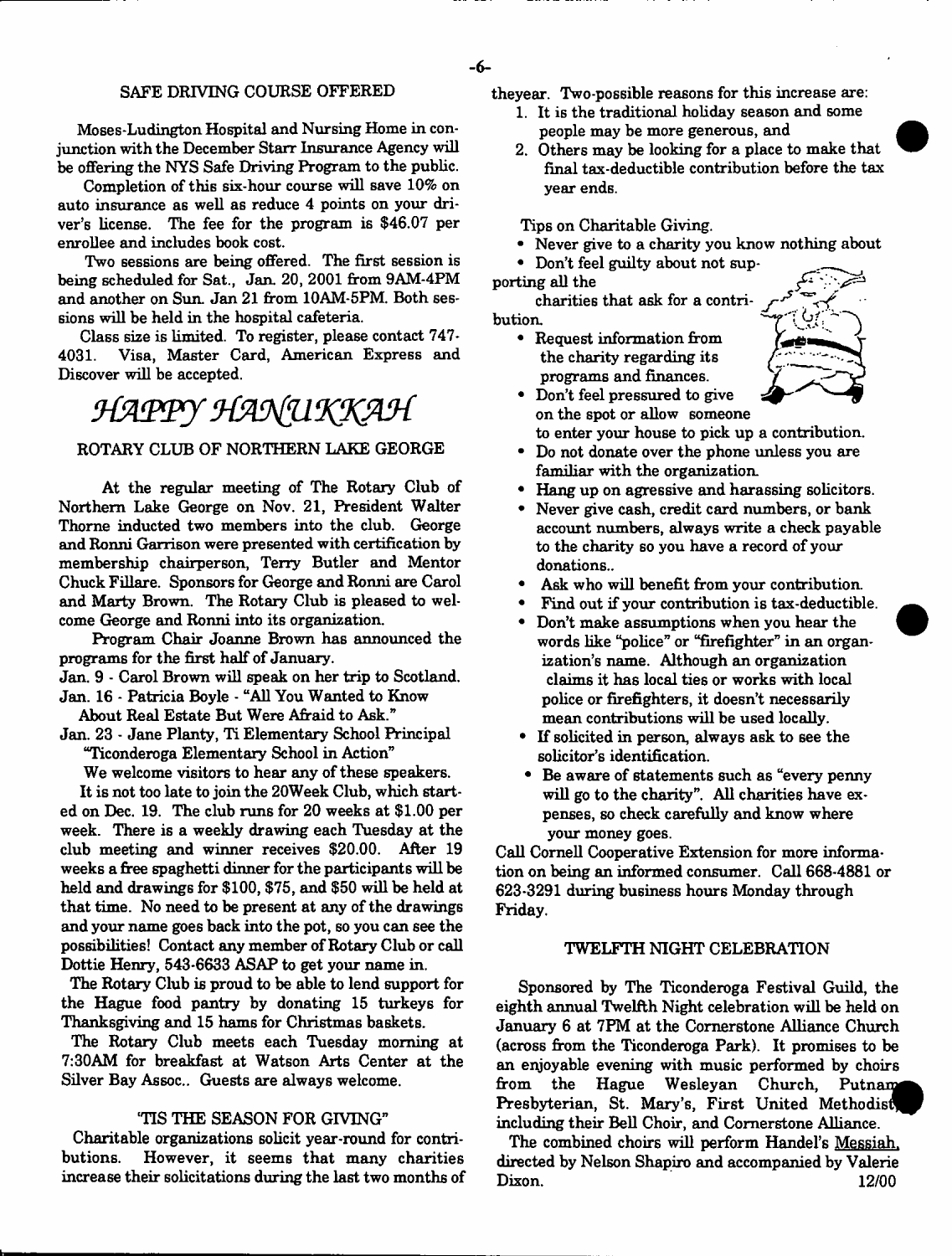#### **SOUNDINGS**

^ fe lE D - Edward Albert Shattuck, Sr. 87, Ticonderoga on Dec. 2, 2000. Ed was born in Hague and had a summer home in Forest Bay for many years. He was an active member of many organizations, including the Hague American Legion Post. He is survived by his wife Mary, sons Edward A. Jr., John, and daughters Claudia Szitar and Mary Bush, a brother David and eight grandchildren.

BORN - A boy, Bryce Niklas, to Rob and Dawn Gautreau, Ticonderoga. Bryce is the grandson of Michele and Tim Gautreau and great-grandson of Anna and Bernard Denno, all of Hague.



BORN - A boy, Antonio David to Bonnie and David Martucci on December 12. Antonio is the grandson of Faye and Jacques Thibeault and Kay and Bob Martucci, all of Hague.

#### FIRST MARKING PERIOD HONOR ROLL

Congratulations to the following Hague students who were listed on the first marking period honor roll.

#### 12TH GRADE - FIRST HONORS

Katie Breitenbach, Anne Johnson, Dawn McCoy Josh **^ 0P lass**

SECOND HONORS: William Bothe, Tasha Braisted, Ryan Lawrence,

11TH GRADE - FIRST HONORS

Lucas Frasier, Heather Hassett, Joee Plass, Alison Rutkowski, Theodore Santaniello SECOND HONORS Peter Mack, Angela Mascarelli, Becky Ryder, Brandon Trudeau SOPHOMORES - FIRST HONORS Jessi Frasier, Ashley Haran SECOND HONORS Jessica Belden, Kelly Frasier, Jaimie Russell,

FRESHMEN - FIRST HONORS

Matthew Frasier, Monica Sitts,

SECOND HONORS

Thomas Haskell. Matthew Russell

# HAGUE SCHOLAR ATHLETES IN THS

Athletic director Jim Wells has announced the Ticonderoga High School's scholar athletes for the first marking period. They include the following students <sup>•</sup> from Hague: Katie Breitenbach, Anne Johnson, Luke Frasier, Heather



Scholar athletes participated in  $\mathcal Q$ football, gymnastics, cross country,

Hassett, Joee Plass, Alison

Rutkowski, and Matt Frasier.

cheerleading and soccer. CONGRATULATIONS!

#### MIDDLE SCHOOL MERIT ROLL

The Merit Roll for the First Marking Period in the Middle School includes the following Hague students: Marissa Coffin, Michelle Coffin, Danielle Connors, Bryce Gurney, Aren Laundree, Jamie Frasier, James Howard, Stephanie Nast

The following Hague students were listed on the Achievement Roll: Richard Zacharenko, Lindsay Mascarelli, Joshua Patchett, Andrew Trombley Sarah Bissell, John Breitenbach, Brittany Haran, Kelly McCoy. Kacheena Trudeau.

Congratulations to Lila Geer, daughter of Rod and Nema Geer, Forest Bay, on her latest choreographies



for ballet. "CELTS" got a ten-minute » curtain call when performed by the San Francisco Ballet last spring. "Echoes of the Jazz Age" premiered to rave reviews with the Washington Ballet in the Kennedy Center on Oct. 12 and she is working on a second piece for the Royal Danish Ballet to pre-

miere in the spring; and a new work for the Houston ballet set to Beethoven's Emperor Concerto, plus new commissions from the Ballet West and Memphis Ballet. And she still finds time to get away to Hague from time to time!

### WE WORK HARD BUT ALSO HAVE FUN

In this wonderful season of the year we pause to thank all the many people who have helped put this paper together for you to enjoy. There are many tsks to perform and they are all performed willingly. Your editor would like to take this space to thank all the little elves that help her along the way, some almost every month, others occasionally, but all are appreciated: Kathe Allen, Ethel Andrus, John Barber, Kay Barton, Doris Bolton, Mary Lou Doulin, Bertha DunsmoreChuck Fillare, Mitzi Fillare, Debbie Fitzgerald, Michele Gautreau, Nancy Harrigan, Janet Hoffay, May Jo Keeler, Georgina Lindquist, Laura Meade, Rudy Meola, Julia Middleton, Audrey O'Brien, Elaine Smith, Madie O'Toole, Marian Shoemaker, Dianne TrudeauBetty Van Sleet, Corby Skahan, Marguerite West.

If I have missed anybody, I am truly sorry. You are appreciated too!!

To our readers - We appreciate all the support you have given us, in your contributions and nice notes that we receive. That is the only way we have been able to keep it going at a reasonable rate.

Also, thanks to Supervisor Belden and the Sr. Citizens Club for the use of the room we use once a month. Happy holidays, one and all.

- 7-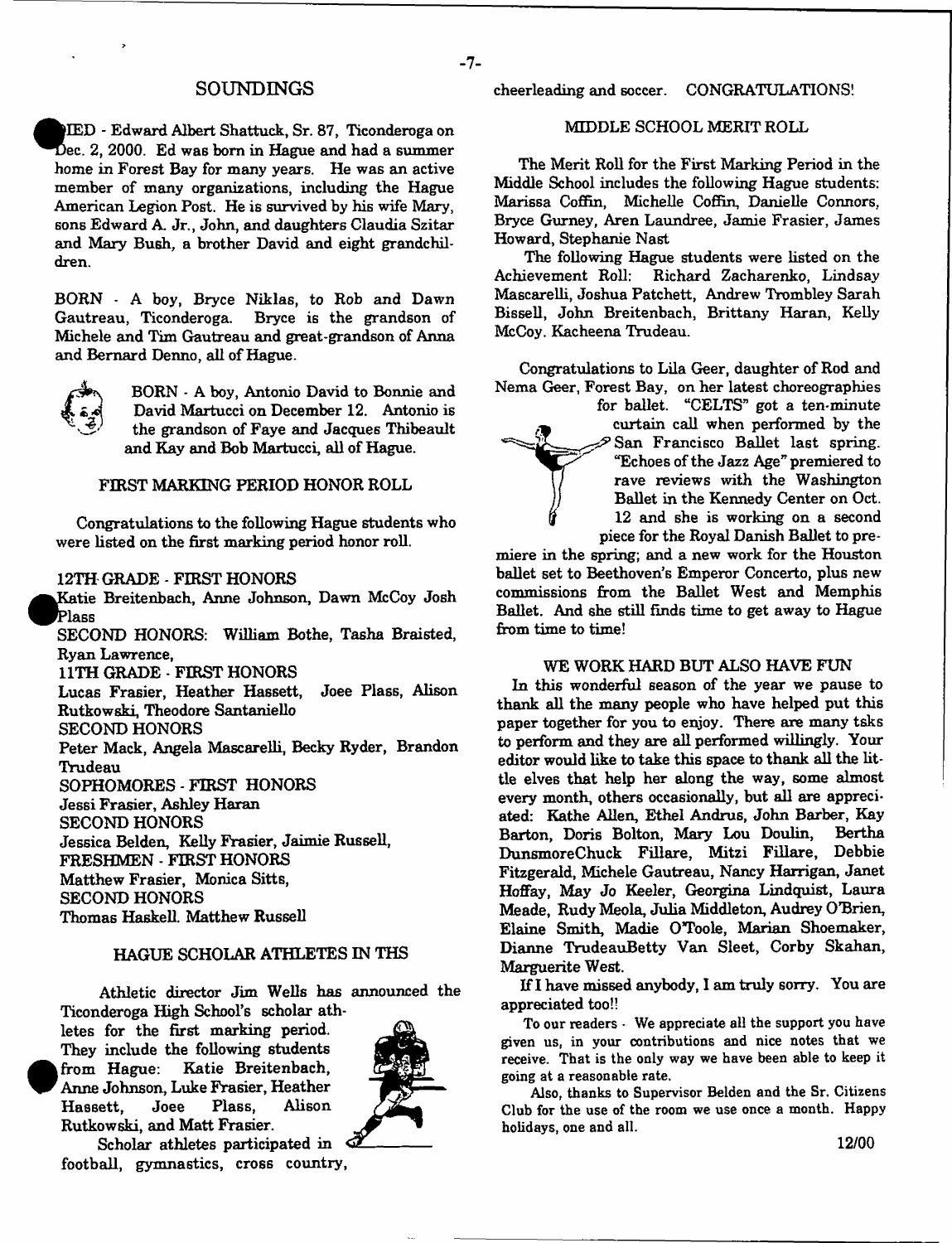#### HAGUE'S MEMORY TREE



As of December 12, the following names have been hung on the Memory Tree for the year 2000. It is not too late to send your donation. We will list the rest of the names in the January issue.

William Andrus, Dorothy Anisansel, Andrew & Merida Barnaby, Philip Bamaby, Marge Barnaby, Howard Barnett, Ruth

Barnett, Joseph Barnett Family, Mary Beadnell, Barbara Hoffay Beaver, Esther Belden, James Belden, Maud Belden, Morgan Belden, Leatha Bennett, Claire Best, Mamie Beste, Mary Billing, Charles Billing, James N. Bly, R. J. Bolton, Mame Bolton, Pauline Bolton, Bill Bothe, George Boyd, Elizabeth Boyd, Josephine Mary Lambert Braisted, Catherine Brock, Louis R. Brock, Jim Broderick, Margaret Broderick, Arlone Brown, Jack Brown, Helen B. Brown, George Byrnes, Nettie Cappiello, Harold Carpenter, Jane Carpenter, John Carpenter, John Carpenter, Jr., Laura Mae Carpenter, Mason W. Carpenter, Richard S. Carpenter, Thomas M. Carpenter, William D. Carpenter, Zella Carpenter, David A. Carpenter, Jr., David A. Carpenter, Sr..Edsel Case, Paul Case, Frances Clifton, Dr. Robert Cole, Cindy Coon, Fotios Costidis, David Crabbs, E. Hamilton Crabbs, Edward Hubley Crabbs, Eliza Hamilton Crabbs, Bertha Rieff Crabbs, John David Crabbs, Bruce Craig, Alison Craig, Steve Davis, Colette Davis, Deek Decker, Emerson Decker, Mary Jane Decker, Wilbert Decker, Erv DeGraff, Keith DeLarm, Archie Denno Sr., Archie Denno Jr., Jen Denno, Marion Denno, Sarah Denno, Susan Densmore, Gray Densmore, Edward Dunklee, Dunklee Family, Bertha Dunsmore, Mildred Eddy, Earl Elethorpe, Gladys Elethorpe, Josie M Emery, Dottie & Howie Engler, John R. Fenimore, Charlie Fish, Floyd Fish, Herman Fish, Helena Fish, Vila Fitzgerald, James Fitzgerald, Roland Forgette, Marilyn Frank, Carl Frasier, Clifford Frasier, Clifton (Slip) Frasier, Dale Frasier, Donald Lee Frasier, Mary Frasier, Mitchel Frasier, Samuel Frasier, Stanley Carl Frasier, Veril Frasier, Glennon and Donohue Families, Donald M. Goodfellow, Edith Haig, Beatrice Hayes, Gordon Hayes, Frances Hebert, Dottie Henry, Henry grandchildren, Jack Henry, David Hilton, Edwin & Peggy Hinck, George W. Howard, Ada & Bob Hoyt, George Hudler, Marion Hudler, Alma Janzen, Carl Janzen, Bessie Johnson, Louie Johnson, Curtis Jordon, M argaret Jordon, Jack Kennedy, Elizabeth Kostides, Rev. David Lawrence, Henry (Buster) Leach, Madeleine (Carpenter) Leach, Lois Lippitt, Walter Lippitt, Clifford Lund, Bessie Masten, Eber H. Masten, Roy Meeker, Margie Meismeyer, Ursula Montbriand, Harry Moore, Ida Morre, Joseph B. Morse, Doris Morse, Bob Palandrani, Laurie Pannell, Janet U. Perreault, Robert Eugene Peters, Mary Crammond Porter, Andy Powvorznik, Louise Prentiss, Brian Price, Connie Ramagli, Lucio V. Ramagli, Mitzi Rappaport, Sy Rappaport, Opal Ray, Eva Ray, Francis Rich, Gary Rich, Hilda Rich, Martha Kuck Rieff, John Roos, Wesley Ross, Leroy Ryder, Judith Hoffay Rypkema, John M. Shattuck, Mary Putnam Shattuck, George Shoemaker, Catherine Slater, Jim Smith, Mabel Smith, Thomas G. Smith, Shirley Smith, Stan Smith, Willie M. Soileau, Art Steitz, Joan Steitz, Richard Stormer Sr., John Sullivan, Meirlda & John Trombley, Mildred Tumiensky, George N. Urice, Jay A. Urice Sr., Jeane A. Urice, Anna VanKleeck, William VanKleeck, Marguerite N. Urice, A1 Van Sleet, Hank Vickerson, John Vickerson, Julie Vickerson, Walter G. Watts, Ethel M Watts, Ruth M Watts, Henry W. Watts, John J. Watts, Edward G. Watts, Walter L. Watts, Alice J. W atts, Bessie West, Burton West, Frank West, Lucinda West, Clifton West Jr., Robert M. (Gee) Whitaker Helen H. White, Fran Wolfe, Bob Wotton, Ann Wright, Gabriel Wright, Doug Zeyak, Sharon Zeyak.

# HOW TO SURVIVE A HEART ATTACK WHEN HOME

Since many people are alone when they suffer a heart attack, this article seemed in order. Without help, the person whose heart stops beating properly and who begins to feel faint, has only about 10 seconds left before losing consciousness. However, these victims can help themselves by coughing repeatedly and very vigorously. A deep breath should be taken before each cough, and the cough must be deep and prolonged, as when producing sputum from deep inside the chest. A breath and a cough must be repeated about every two seconds without let-up until help arrives, or until the heart is to be beating normally again Deep breaths get oxygen into the lungs and coughing movements squeeze the heart and keep the blood circulating. The squeezing pressure on the heart also helps it regain normal rhythm. In this way, heart attack victims can get to a hospital.

Tell as many other people as possible about this, it could save their life!... From Health Cares, Rochester General Hospital via Chapter 240's newsletter AND THE BEAT GOES ON . . . (reprint from The Mended Hearts, Inc. publication, Heart Response)



- 8-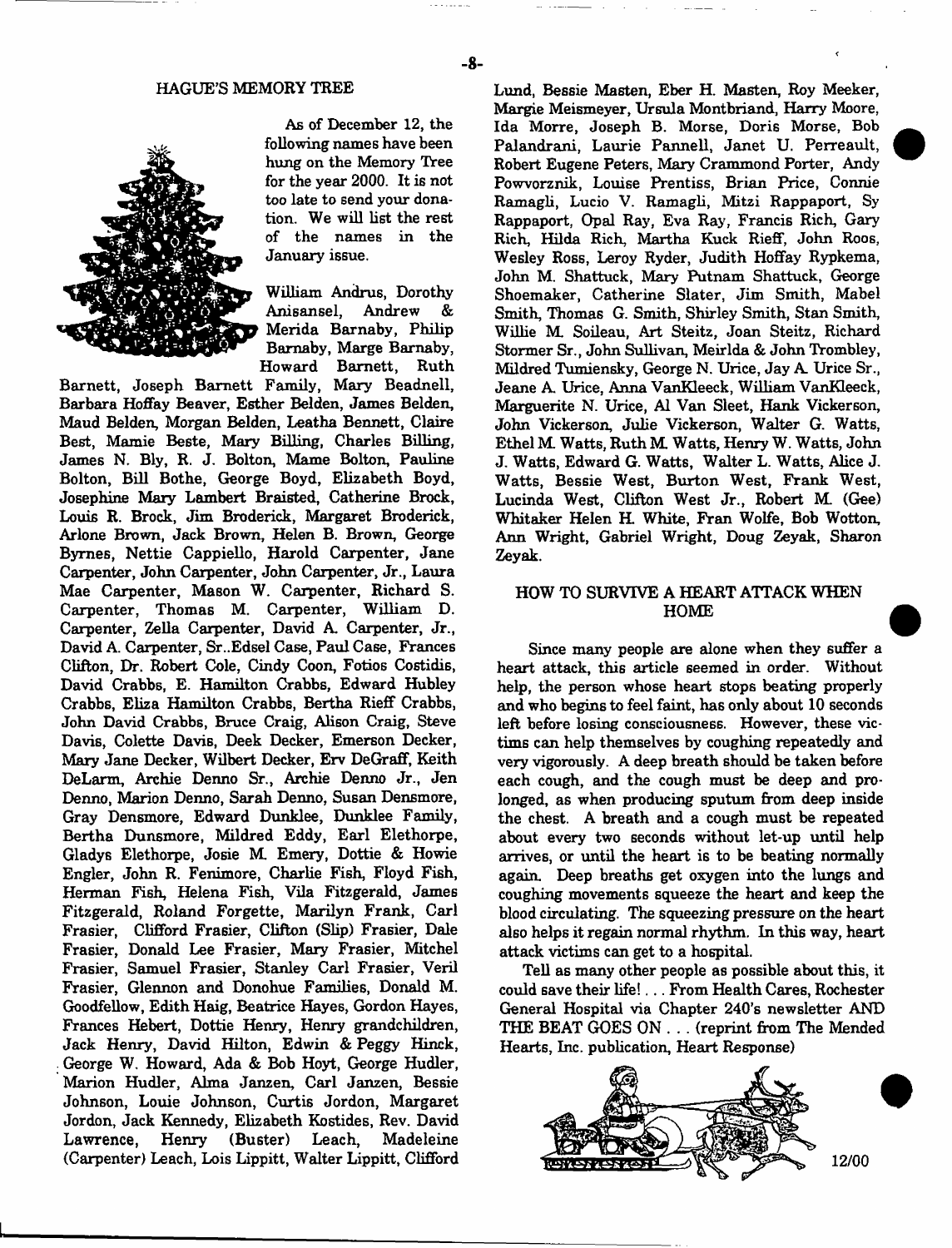#### THE BIG MISTAKE by Christine Ianson

ä.

You're making A Big Mistake! Against this serious admonition, on Tuesday, July 25 in the first year of the second millennium (some say, in the last year of the first millennium) three of us headed for the hills. Forty days and nights of rain had ended, the heavens declared the glory of God, and the hills were alive with the sound of music. Obviously, we were called. When the crisp early morning temperature pleasantly rose to just a bit over eighty, (a number chronologically somewhat under our ages) we three *ignored* the sage advice of The Most Experienced and Expert High Peaks Hiker and ADK Member-At-Large-- my husband, my man.

So Betty and I are rocking on her porch overlooking Lake George, chatting and reminiscing, saying things like on the morrow we would finally do it again; that was our favorite year; it was our favorite thing. We'd postponed it for more summers than either of us could accurately remember. What we did remember ignited us with enormous delight and anticipation. For finally, here was our chance. It was a now or never situation. What's more Betty and I initiated Nellie, who is a good sport and always ready and willing to try something new, though Nellie said that she had never *ever* done anything like it before. This could be our last chance. As for Nellie, her one and only.

For we three are grandmothers: grandmothers from the little hamlet of Hague in the state of New York, and not from The Hague across the Great Pond in the Netherlands, where all grandmothers are very fit and always much respected. Over there, they are used to daily long walks and even daily biking. This helps them in the survival of the fittest, remaining active way past their sixties, which is about how old Betty and I were that first time we did it.

If you can dream it, you can do it. That's something I remember reading a long time ago. I remember because I wrote that positive thought on sticky notes and posted them all over the place in every room of our house. So what if our hearing isn't the sharpest anymore or that we three all take cardiac medication - I mean, isn't that all the more reason to risk doing *it* before we...uhm...well, never mind, because what we aimed to do - let me tell you - nothing is better for the condition of the heart. Our new friend Nellie was willing to do it, even though she didn't know what we were leading her to.

By now, if you are actually still reading, you're probably wondering when I will get to the point. I'm getting there - really. But I'll forget my next thought before I can set it down here, so - back to the events on the porch on Monday, the day before yesterday. There we were, basking in the beauty of a Kodak moment, gently rocking in our chairs and gazing through our eyeglasses over the glassy surface of the lake being mesmerized by the ripples gently wrinkling the smoothness of the water not unlike the skin especially of my brow.f

As I was saying, there we were, watching the Mohican slowly gliding northwards under the firmament, its baby blue dome resting over Sugarloaf and Elephant Mountain as in the ancient of days, when Betty and I got the idea. Oshkosh b'gosh, we'd just do it!

I mean, we had been patiently waiting so, so-o- long for this chance that in the meantime, our kids have grown up, gotten married and had kids of their own. Finally, we had the *virtual* freedom to do it again. I almost sang it out loud: *Tomorrow! Tomorrow! Is only--a day—away!* The Mohican passed out of sight. One after another, the little ducklings turned their backs on us and swam after their mama in single file.

Then we heard it. Like in *The Grinch Who Stole Christmas*, we could not stop it from coming. The Voice of Experience, it came then, its words fully formed quite loudly and clearly. We heard them, those words. That Voice, well intentioned no doubt, just had to get those awful words out. I couldn't stop them from coming and leaving his throat. So of course, though we heard them, they just got my goat!

Those folks on the Mohican, though out of our sight could have heard them, those words form the Voice of that Virtual Veteran of Hiking High Peaks, rising in volume a good measure more than was needed - still, the loud words didn't take - and fell on three pairs of deaf ears which still ache. So these words of that Voice went unheeded when directed at us: *You are making a BIG, BIG MISTAKE. It's- a ten-miler-plus and you can't take the bus- it's only for members, remember: Don't forget Christine, that it's over ten miles, round trip. You'll never make it, you three - 1 suggest Marcy Dam - a hike that isn't nearly as far, and one you could make without driving a car.*

To that I just shrugged while giving my tresses a pert little flip, and (not so sweetly) asked, Why? The Lake Road is all level along gurgling streams and in the shade of great trees. That's the trail we will take. It's a hike we can make, for goodness sake.

A lovely spot, too, Marcy Dam, I'll agree. But it's not Rainbow Falls, which we so want instead, don't you see" Walking the walk and talking the talk, three abreast, to the top of the boathouse for those oooh and aaah views - and also to chat in the boathouse with people for news or ask permission, of course, in case Nature calls. From there it's a short rocky climb and then it's lunch at the Falls. Just a teeny bit past there from the foot of the Upper (or Lower) Ausable, don't worry my man, that round trip, we'll be able.

Six hours later, that Tuesday, my man's in his van on the edge of the green, accenting that familiar, spectacular scene - the Giant of the Valley facing the hills from whence we have come, and I remember a line from a hymn that I hum. Then one of us turns to the other, speaking up so we hear, Wanna make a Big Mistake again, same time next year?

Ed • This should stir up some pangs of homesickness in you snowbirds!